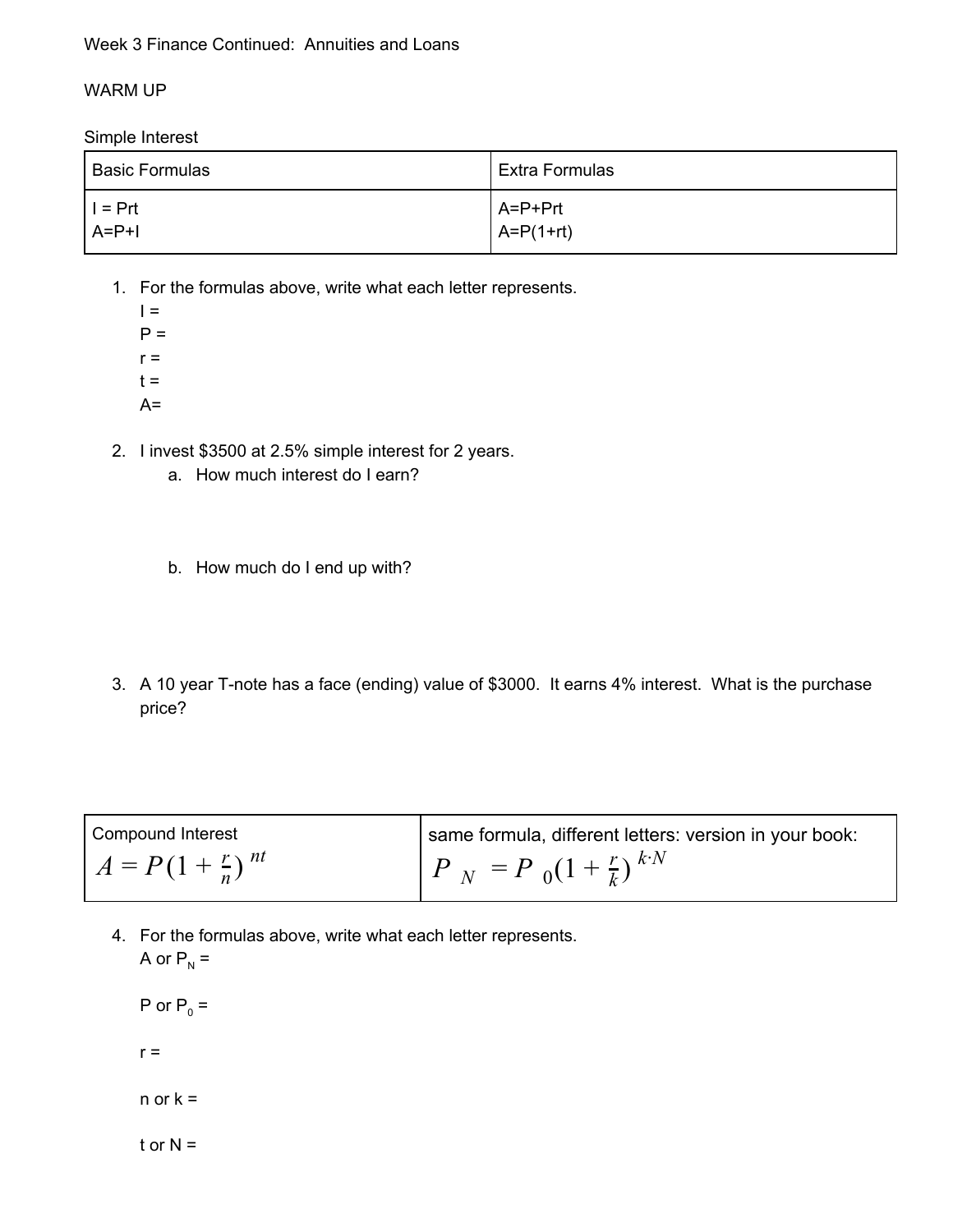- 5. I invest \$3500 at 2.5% compounded daily for 2 years.
	- a. How much do I end up with?
	- b. How much interest do I earn?

| Tuesday<br>Annuities                                 | Thursday:<br><b>Payout Annuities</b><br>Loans<br><b>Remaining Loan Balance</b><br><b>Review Sheet for Test 1</b> |
|------------------------------------------------------|------------------------------------------------------------------------------------------------------------------|
| Tuesday<br>Which Equation to Use<br>Solving For Time | Thursday<br>Test 1 on Problem Solving & Finance                                                                  |

### Annuities (page 204)

An annuity is an investment instrument that allows you to contribute money at regular intervals, and the fund guarantees a fixed interest rate. The money accumulates to an ending balance which will be available at some point in the future.

Annuity Formula

\n
$$
P_N = \frac{d((1+\frac{r}{k})^{N \cdot k} - 1)}{(\frac{r}{k})}
$$
\n
$$
P_N
$$
 is the balance in the account after N years  
\nd is the regular deposit amount  
\nr is the annual interest rate in decimal form  
\nk is the number of compounding periods in one year

If the compounding frequency isn't explicitly stated, assume that the compounding frequency is the same as the number of deposits made in a year.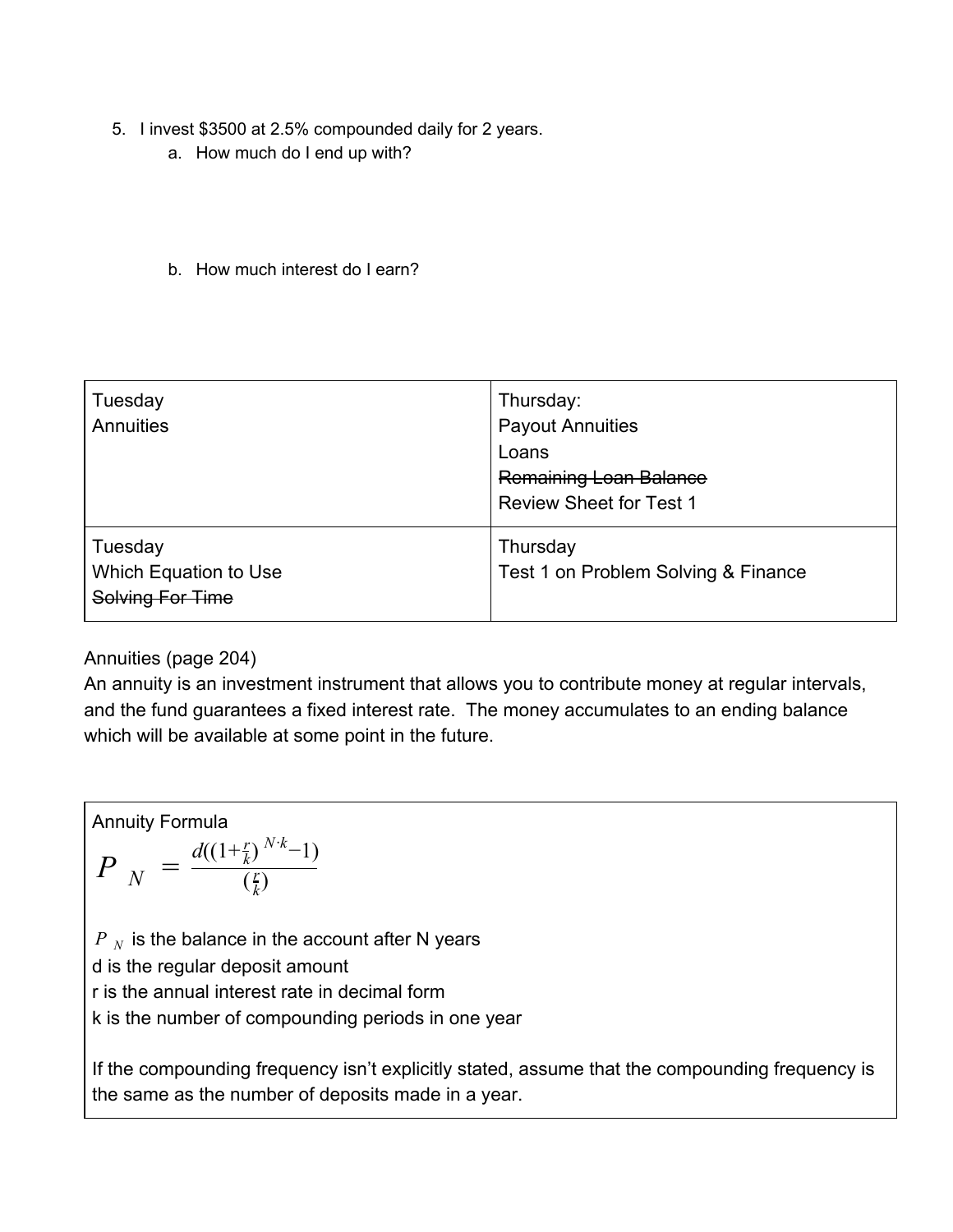- 6. My new year's resolution is to set aside \$100 each month into a retirement account. I found a fund that guarantees 6% interest annually.
	- a. If I can stick to this plan faithfully, how much will I have in 20 years? (Answer: \$46,204.09)
	- b. How much would I have contributed to the fund in 20 years? (Answer: \$24,000)
	- c. How much interest would I have earned? (Answer: \$22,204.09)
- 7. I realize that I really need to have \$200,000 saved up in 20 years. What would I need to deposit each month in order to make that happen? Assume I still am earning 6% annual interest rate. (Answer: \$432.86)
- 8. [Try it now 2] A more conservative investment account pays 3% interest. If you deposit \$5 a day into this account,
	- a. how much will you have after 10 years? (Answer: \$21,282.07)
	- b. How much of that money did you contribute? (Answer: \$18,250)
	- c. How much of that money is from interest? (Answer: \$3,032.07)

(detailed solution on page 220)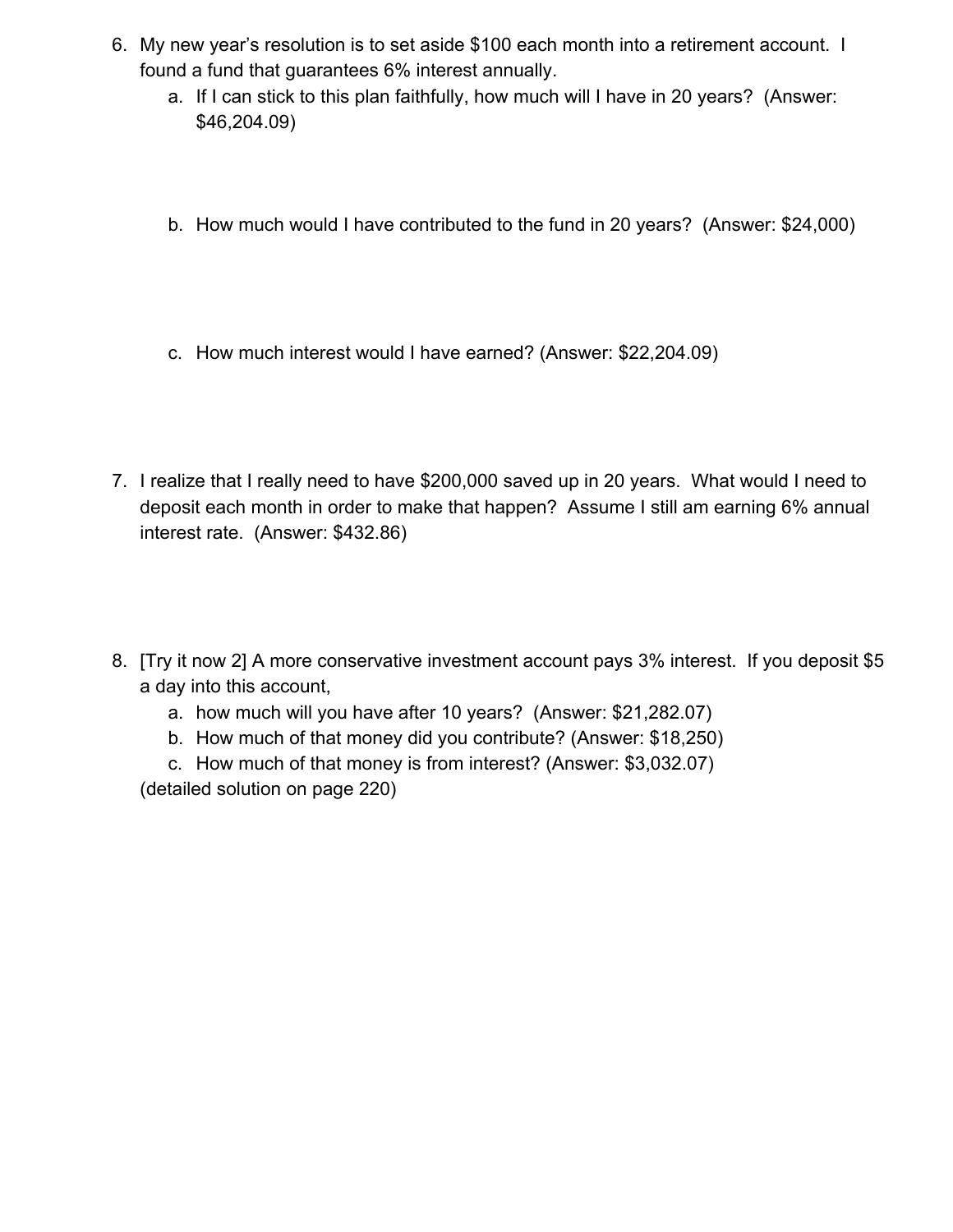## Payout Annuity (Thursday)

With a payout annuity, you start with an amount of money in an account, and then withdraw money at regular intervals. After each withdrawal, the remaining balance continues to earn interest. The account will eventually be used up.

Payout Annuity Formula

$$
P_0 = \frac{d(1-(1+\frac{r}{k})^{-N\cdot k})}{(\frac{r}{k})}
$$

 $P_{\rm 0}$  is the balance in the account at the beginning d is the regular withdrawal amount r is the annual interest rate in decimal form k is the number of compounding periods in one year N is the number of years we plan to take withdrawals

Brief summary: Compound Interest - one deposit Annuity - many deposits Payout Annuity - many withdrawals

- 9. I want to set myself up to be able to withdraw \$1300 a month from a retirement account for a total of 30 years. The account offers 8% interest. How much money will I need to have saved up by the time I retire? (Answer: \$177,168.54) [\(online calculator](https://www.investopedia.com/calculator/annuitypv.aspx) for present value of an annuity)
- 10.I ended up having \$200,000 saved up by the time I retired. The account still has 8% interest, and I plan to make withdrawals for 30 years. What monthly amount will I be able to withdraw? (Answer: \$1467.53)
- 11.[Try It Now 3] A donor gives \$100,000 to a university, and specifies that it be used to give annual scholarships for the next 20 years. If the university can earn 4% interest, how much can they give in scholarships each year? (Answer: \$7358.18 see page 220 for detailed solution)
- 12.I hope to retire in 20 years. How much do I need to deposit monthly into an account earning 8% annually in order to save 177,168.54? Hint: Use the Annuity Formula. (Answer: \$300.79) ([online calculator](https://www.investopedia.com/calculator/fvannuitydue.aspx) for the future value of an annuity)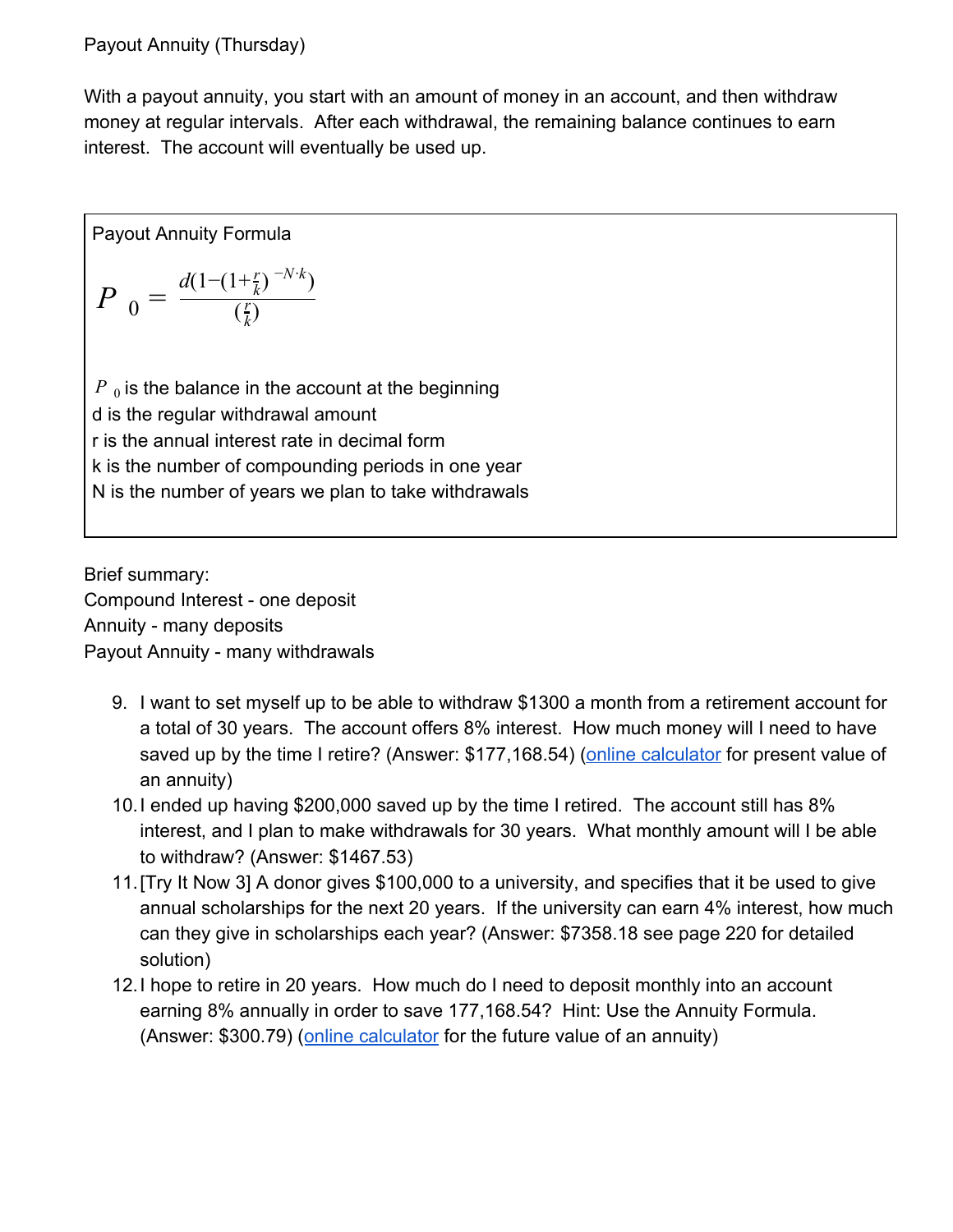### Loans

# WARM UP

- 1. I have a lump sum of \$100,000. I want to withdraw monthly payments for the next 10 years, and I found an account that pays 9% annually. What amount can I withdraw each month?
- 2. If I plan to deposit \$200 per month into an account earning 5% annually for the next 30 years, how much will I end up with?

## Answers:

- 1. \$1266.76
- 2. \$166,451.73

# Loans

The loans we are learning about include: Auto Loans, Mortgages, Conventional Loans, Installment Loans, Amortized Loans. They will all be calculated the same way. (Loans we will not be covering include payday loans, add-on loans, and other types of loans.)

When you borrow an amount to buy a house or a car, you essentially receive a lump sum, and then repay the loan with regular payments. During the repayment period, you are also paying interest on the balance of the loan. The balance decreases over time, but the interest works against you since it increases the balance.

A loan to you is a Payout Annuity to the lender. They "invest" a lump sum, then receive regular payments. They end up getting back more than they loaned you, because of the interest.

We do not have a new formula. The Payout Annuity Formula is the formula we'll be using here.

Payout Annuity Formula/Loans Formula

$$
P_0 = \frac{d(1 - (1 + \frac{r}{k})^{-N \cdot k})}{(\frac{r}{k})}
$$

 $P_0$  is the balance in the account at the beginning (the amount of the loan) d is the loan payment amount (monthly payment, annual payment, etc) r is the annual interest rate in decimal form k is the number of compounding periods in one year N is the length of the loan in years

The loan formula assumes you make regular payments, and that you are paying interest on the balance of the loan.